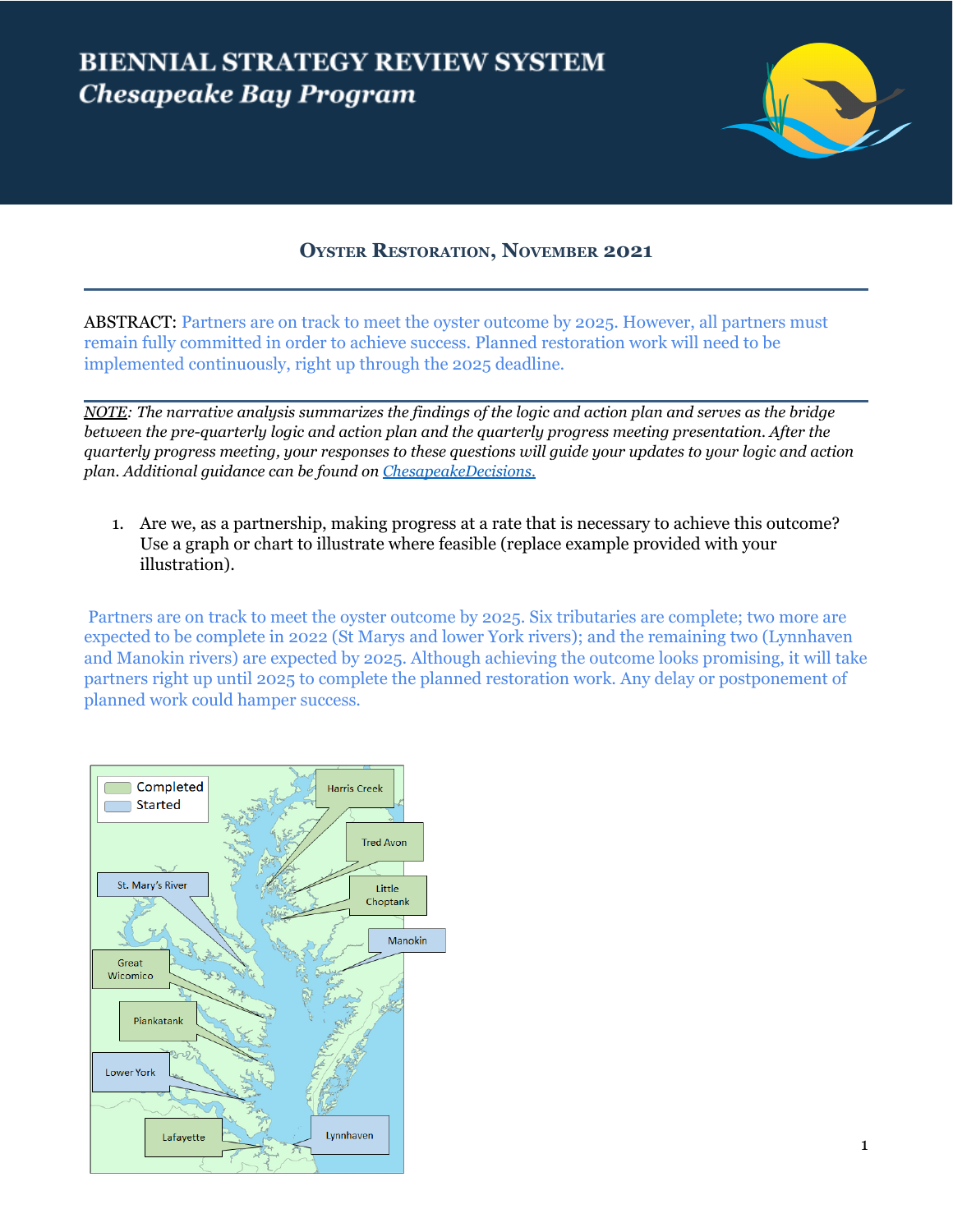(See Link to ChesProgress - <https://www.chesapeakeprogress.com/abundant-life/oysters>, note new acreage numbers will not be updated until early 2022)

2. Looking back over the last two or more years, describe any scientific (including the impacts of climate change), fiscal, and policy-related developments that impacted your progress or may influence your work over the next two years. Have these resulted in revised needs (*e.g.,* less, more) to achieve the outcome?

*To the extent feasible, describe your needs using the SPURR thought model, i.e., Specific and actionable, Programmatic partner, Urgency of the needed action, Risk of not acting, Resources required.*

## **Policy commitments and funding support**

The key states have stepped up in recent years to help ensure the oyster goal will be met. Maryland passed legislation mandating the completion of its five tributaries. Virginia allotted \$10 million in additional funding to ensure its tributaries are completed. These actions were largely possible due to the early intensive work of the partners in terms of common goal setting, tributary selection, planning, and consensus building. Seeing these through to completion is a priority for achieving the oyster outcome.

## **Monitoring requirements and cost**

Monitoring the restored reefs is resource intensive, particularly in Maryland, where partners needed to stand up a new monitoring program. The result is a highly regarded monitoring program that matches the scale and the effort of the restoration work. Results are showing that the restoration work is successful in every tributary. As impressive as that monitoring program has been, it may actually be over-developed, and therefore more cumbersome than needed to understand success relative to the established criteria. Partners are working to develop a more efficient monitoring methodology, dubbed the 'rapid assessment protocol', to augment or replace the current reef monitoring methods.

3. Based on the red/yellow/green analysis of the actions described in your logic and action plan, summarize what you have learned over the past two years of implementation.

*Summarize overall (not per action) what you have learned about what worked and what didn't work. For example, have you identified additional factors to consider or filled an information gap?*

The up-front time that was spent on science, planning, common goal setting, and partner development was well spent, as the implementation phase is moving well and has attracted more partners, funding, and excitement.

The ecosystem service value of the reef restoration work has been evaluated by modelers, scientists, and economists. Although oyster restoration is expensive up front, the return-on-investment in terms of social and ecological benefits is relatively short (as little as three years by some measures). See (https://spo.nmfs.noaa.gov/sites/default/files/TMOHC8.pdf).